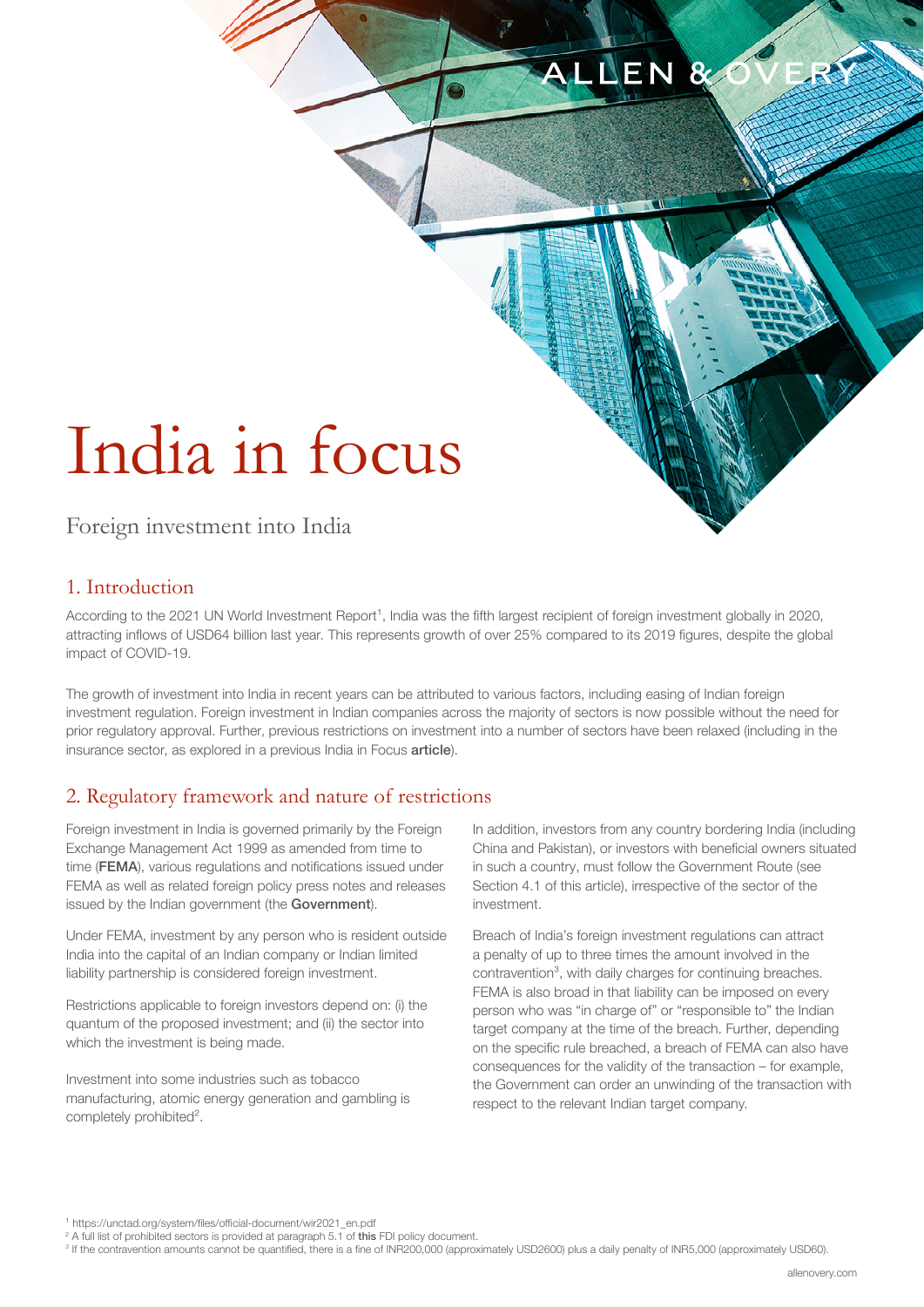## 3. Classification of foreign investment

The type of investment by a non-resident into a target Indian company determines how it is classified under the Indian foreign investment regime, and therefore the rules applicable to it.



Irrespective of the type of investment, Indian foreign exchange rules impose various pricing and valuation guidelines on investments into Indian companies by non-residents, including price floors linked to the concept of fair market value. This will be further explored in an upcoming article in our India in Focus series.



<sup>4</sup> Includes fully paid-up, compulsorily and mandatorily convertible debentures, fully paid-up, compulsorily and mandatorily convertible preference shares or share warrants. With respect to equity shares, these can be partly or fully paid up.

- <sup>5</sup> Includes Treasury bills. Details of the specific caps (depending on the type of government security), which are frequently revised, can be found [here](https://www.rbi.org.in/Scripts/NotificationUser.aspx?Id=12049&Mode=0).
- <sup>6</sup> Details of the specific caps can be found [here](https://www.rbi.org.in/Scripts/NotificationUser.aspx?Id=12049&Mode=0) there is a cap set for outstanding stock as well as absolute investment limits.

<sup>7</sup> This is not only limited to Equity Instruments, but also optionally convertible debentures or preference shares, and in certain circumstances to non-convertible debentures. The relevant sectors are software, information technology, production of basic drugs in the pharmaceutical sector, bio-technology, agriculture and allied sectors or such other sectors as notified to the Government.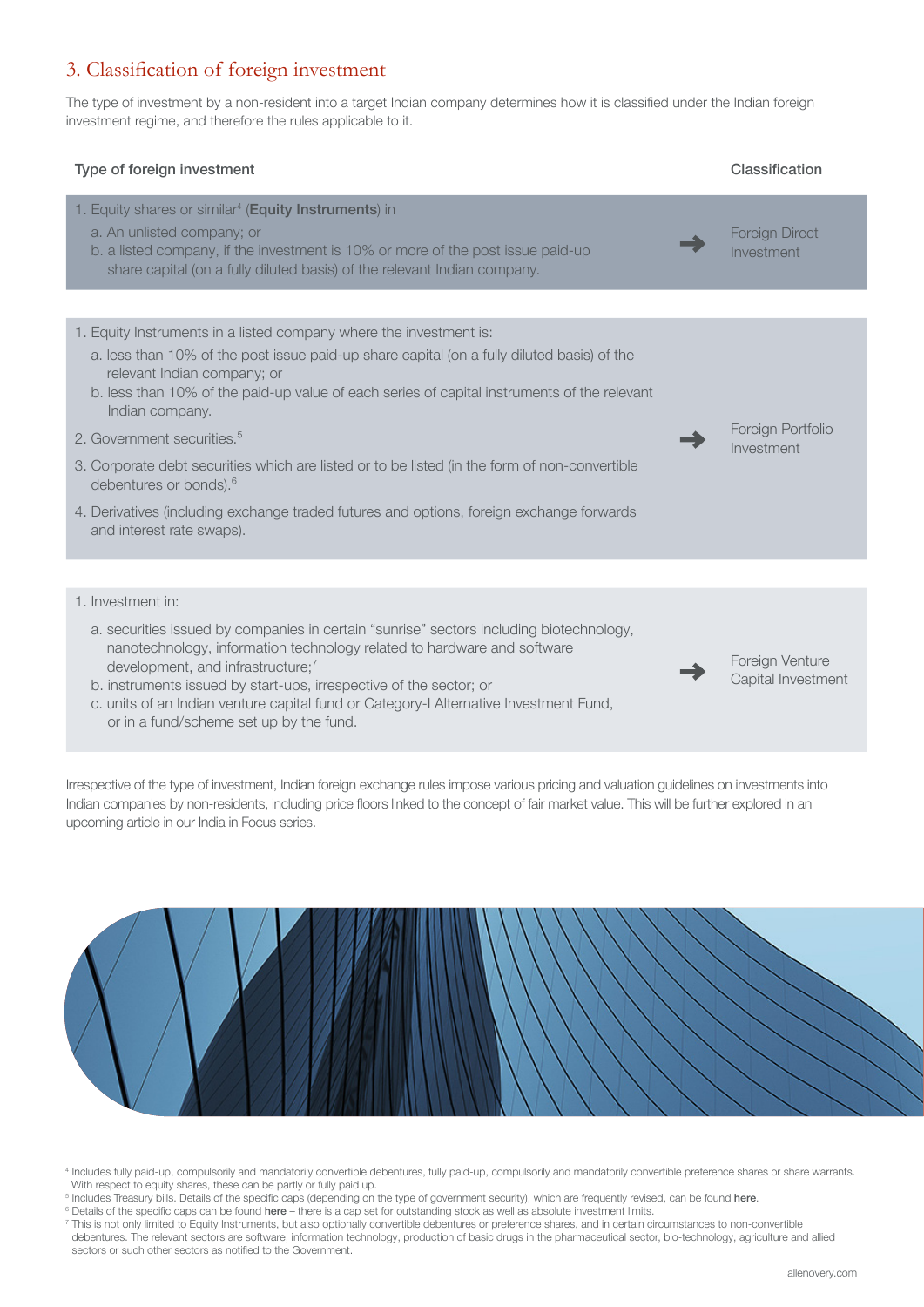### 4. Requirements for each classification of foreign investment

#### 4.1 Foreign direct investment

Foreign direct investment (FDI) into Indian companies can be carried out through one of the following routes:

- a. the Automatic Route, which permits investors to proceed without regulatory approval from either the Reserve Bank of India (RBI) or the Government; or
- b. the Government Route, which means that various regulatory approvals are required, depending on the industry sector into which the foreign investment is proposed to be made.

In the majority of sectors (including tourism and hospitality, railway and ports infrastructure, and mining), foreign investors can invest in up to 100% of the Indian company under the Automatic Route.

The Government Route only needs to be followed in certain circumstances, which usually depends on the sector and size of the proposed investment. There are prescribed investment thresholds which affect whether government approval is required. For example, in certain sectors such as pharmaceuticals, defence and biotechnology, investments of more than 74% in the relevant Indian target company require the investor to follow the Government Route. A stricter threshold is set for industries such as air transport services, for which investments of more than 49% require the Government Route to be followed. In certain sectors, including digital media and print media, investments are not permitted under the Automatic Route at all, and instead, the Government Route must be followed in order to invest in Indian companies operating within such sectors. These thresholds are periodically reviewed and revised.

The Government's Department for Promotion of Industry and Internal Trade (DPIIT) is responsible for processing the Government Route applications and coordinating with the relevant competent authority depending on the sector of the investment. Approvals are expected to be granted by the DPIIT within eight and ten weeks of the application. Applications are at the discretion of the relevant competent authority and the DPIIT. In approving the FDI proposal, the relevant authority and the DPIIT would ordinarily consider factors such as inflow and outflow of foreign exchange, general benefit to the Indian economy, potential for large-scale employment and other sector-specific considerations.

Regardless of whether the Government Route or the Automatic Route is followed, an Indian company receiving foreign investment under the FDI regime must notify the RBI in a prescribed form no later than 30 days from the date of receipt of the investment from a non-resident.

#### 4.2 Foreign portfolio investment

If the investment is classified as foreign portfolio investment (FPI), the investor is required to register it as such with the Securities and Exchange Board of India (SEBI). If the investor's shareholding following the investment exceeds 10% of the investee company's share capital, the entire holding (rather than the increment above 10%) would be characterised as FDI rather than FPI.

There are two categories of registration for FPI, which are regulated by the SEBI (Foreign Portfolio Investors) Regulations 2019 as amended (SEBI Regulations). The category of FPI determines the level of restrictions applicable to the investor, including the KYC requirements and the available level of position limits in stocks and derivatives. The advantages of qualifying as a Category I FPI include the less stringent KYC requirements, as well as the higher position limits in stocks and derivatives which are available to Category I FPIs.

Category I FPIs include governments and government-related investors (such as sovereign wealth funds and central banks, or agencies which are majority controlled by such investors), pension funds, banks and asset management companies. Category II FPIs are foreign portfolio investors which are not eligible to fall into the list of Category I FPIs specified in the SEBI Regulations and include corporate bodies, charitable organisations, individuals and family offices.<sup>8</sup>

#### 4.3 Foreign Venture Capital Investment

A foreign venture capital investor (FVCI) must register with SEBI prior to investing into Indian venture capital funds or undertakings. However, once such foreign venture capital investor is SEBI registered, it may invest in up to 100% of the capital of the relevant company, without requiring further approval (noting that permission may be granted subject to terms and conditions as may be considered necessary).

FVCIs also benefit from exemptions to various pricing restrictions issued by the RBI at the time of entry as well as exit (which will be further explored in an upcoming article in our India in Focus series).

#### 5. Commentary

In the latest World Bank "Doing Business" report, India's ranking improved 14 places to 63rd among 190 economies. The easing of Indian foreign direct investment regulation in recent years has certainly contributed to this improvement and many commentators have indicated that the Government is increasingly recognising the importance of foreign direct investments into the economy.

<sup>&</sup>lt;sup>8</sup> Full details of the type of parties which qualify as Category I foreign portfolio investors and Category II foreign portfolio investors can be found in paragraph 5 of Chapter II in the SEBI [Regulations](https://www.sebi.gov.in/legal/regulations/dec-2019/securities-and-exchange-board-of-india-foreign-portfolio-investors-regulations-2019-last-amended-on-december-19-2019-_44436.html).